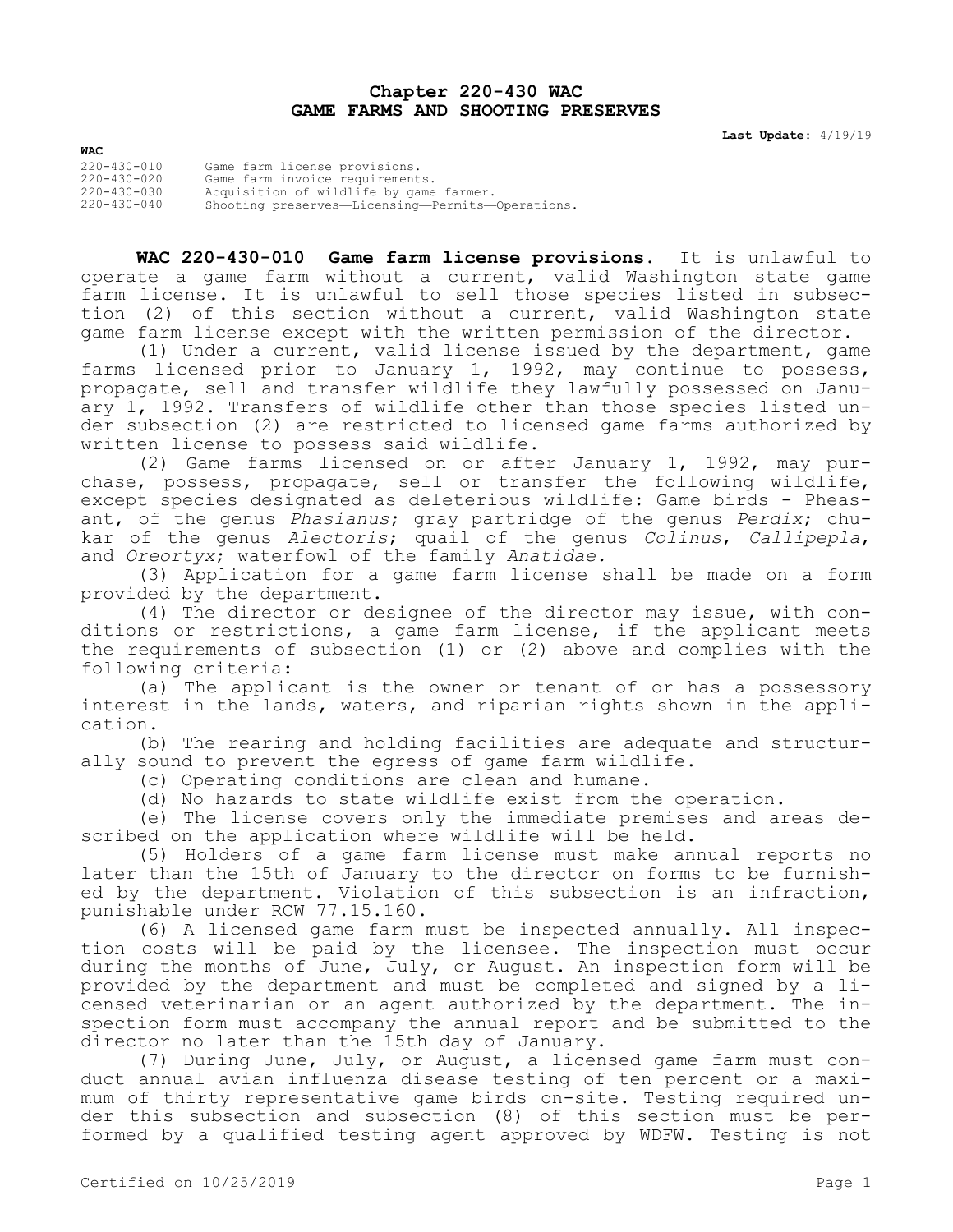required for the year in which all birds on-site were transferred from a game farm that has complied with the testing requirements of this rule within one year of the transfer. Copies of testing records must be kept for one year. The licensee is responsible for all testing costs. Any test results indicating the presence of avian influenza disease must be reported immediately to the Washington state department of agriculture state veterinarian.

(8) If birds being held on the game farm exhibit symptoms of respiratory infection, diarrhea, central nervous system malfunction, or more than twenty-five percent flock mortality, licensed game farms must test for one or more of the following diseases as soon as possible upon the observation of symptoms: Mycoplasm gallisepticum and Mycoplasm synoviae, pullorum, salmonella, histomoniasis, and exotic Newcastle disease. The licensee is responsible for all testing costs.

(9) A game farm license is not required for captive-bred mink, *Mustela vison*, and captive-bred silver fox, *Vulpes fulva*, lawfully acquired from a licensed breeder or fur farm and held for fur farming purposes.

(10) A game farm license may be revoked and any future licenses may be denied by the director or director's designee if the department determines:

(a) Information contained in a game farm license application was inaccurate or false;

(b) The game farm licensee fails to comply with department statutes or rules.

(11) Revocation of a game farm license shall remain in effect until all issues pertaining to revocation are resolved.

(12) If the initial application or the application to renew a game farm license is denied or revoked, the department will provide the applicant, in writing, a notice containing a statement of the reason(s) for the denial or revocation.

(a) The applicant may request an appeal to contest the denial or revocation pursuant to chapter 34.05 RCW. The department must receive an appeal request in writing within twenty days from the mailing date of the notice of denial or revocation. Address appeal requests to WDFW Legal Services Office, P.O. Box 40100, Olympia WA 98504-0100.

(b) A notice contested by written appeal is final when that proceeding ends in a final order pursuant to chapter 34.05 RCW, or is otherwise dismissed.

(c) If there is no timely request for an appeal, then the department's denial or revocation of the permit is final and effective on the 21st calendar day following the mailing date of the notice of denial or revocation.

(13) A game farm license applicant who provides false or misleading information in their game farm license application may be subject to prosecution under RCW 9A.76.175 or 40.16.030. A game farm license holder who fails to comply with department statutes or rules as required by their game farm license may be subject to prosecution under RCW 77.15.340.

[Statutory Authority: RCW 77.04.090, 77.04.130, 77.15.568, 77.08.010, 77.65.510, 77.65.515, and 77.65.520. WSR 19-10-011 (Order 19-79), § 220-430-010, filed 4/19/19, effective 5/20/19. Statutory Authority: RCW 77.04.012, 77.04.013, 77.04.020, 77.04.055, and 77.12.047. WSR 17-05-112 (Order 17-04), recodified as § 220-430-010, filed 2/15/17, effective 3/18/17. Statutory Authority: RCW 77.12.047. WSR 07-01-049 (Order 06-300), § 232-12-027, filed 12/14/06, effective 1/14/07; WSR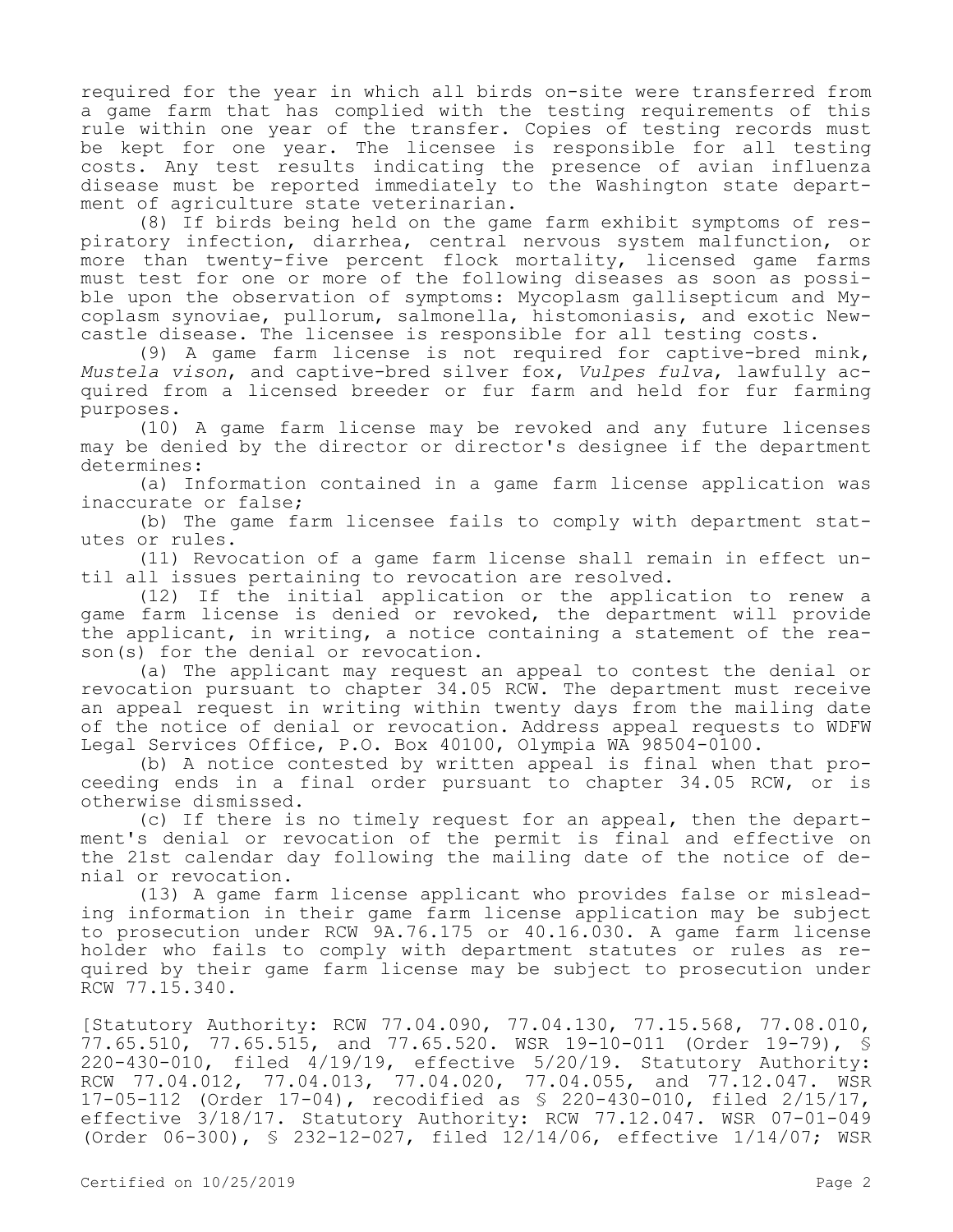06-09-021 (Order 06-67), § 232-12-027, filed 4/11/06, effective 5/12/06. Statutory Authority: RCW 77.12.040, 77.12.020, 77.32.070, 77.32.530. WSR 01-10-048 (Order 01-69), § 232-12-027, filed 4/26/01, effective 5/27/01. Statutory Authority: RCW 77.04.055, 77.12.040 and 77.12.570. WSR 91-24-016 (Order 520), § 232-12-027, filed 11/22/91, effective 12/23/91. Statutory Authority: RCW 77.12.030, 77.12.040, 77.16.020 and 77.32.211. WSR 85-20-127 (Order 258), § 232-12-027, filed 10/2/85. Statutory Authority: RCW 77.12.040. WSR 82-19-026 (Order 192), § 232-12-027, filed 9/9/82; WSR 81-22-002 (Order 174), § 232-12-027, filed 10/22/81; WSR 81-12-029 (Order 165), § 232-12-027, filed 6/1/81. Formerly WAC 232-12-070.]

**WAC 220-430-020 Game farm invoice requirements.** It is unlawful for a licensed game farm to transfer wildlife unless the wildlife is accompanied by an invoice which must include the name and address of the game farm, date of transfer, number and species transferred, and the name and address of transferee. The invoice is the transferee's permit to hold such game in captivity and must be retained during the time such wildlife is in his possession. Game farms must retain a copy of all invoices on the licensed premise for a period of two years from date of transaction and must send a copy of the invoice or a list of transferees and species transferred to the department with the game farm's annual report.

[Statutory Authority: RCW 77.04.012, 77.04.013, 77.04.020, 77.04.055, and 77.12.047. WSR 17-05-112 (Order 17-04), recodified as § 220-430-020, filed 2/15/17, effective 3/18/17. Statutory Authority: RCW 77.12.040. WSR 81-12-029 (Order 165), § 232-12-031, filed 6/1/81. Formerly WAC 232-12-080.]

**WAC 220-430-030 Acquisition of wildlife by game farmer.** A game farmer may acquire wildlife only from a licensed game farm or other lawful source.

[Statutory Authority: RCW 77.04.012, 77.04.013, 77.04.020, 77.04.055,<br>and 77.12.047. WSR 17-05-112 (Order 17-04), recodified as \$ and  $77.12.047$ . WSR  $17-05-112$  (Order  $17-04$ ), 220-430-030, filed 2/15/17, effective 3/18/17. Statutory Authority: RCW 77.12.040. WSR 81-12-029 (Order 165), § 232-12-034, filed 6/1/81. Formerly WAC 232-12-090.]

**WAC 220-430-040 Shooting preserves—Licensing—Permits—Operations.** A game farm licensed under the provisions of chapter 77.12 RCW may function as a private shooting preserve and dispose of game birds produced or acquired by releasing them on the designated preserve for hunting. The permittee must abide by the following rules:

(1) Each person desiring to operate a private shooting preserve must make application to the department on forms supplied by the department.

(2) The department shall investigate the property described in the application and determine the number of wild game birds produced annually on the proposed shooting preserve area.

(3) Private shooting preserves must contain a minimum of one hundred acres to a maximum of one thousand acres in a contiguous block.